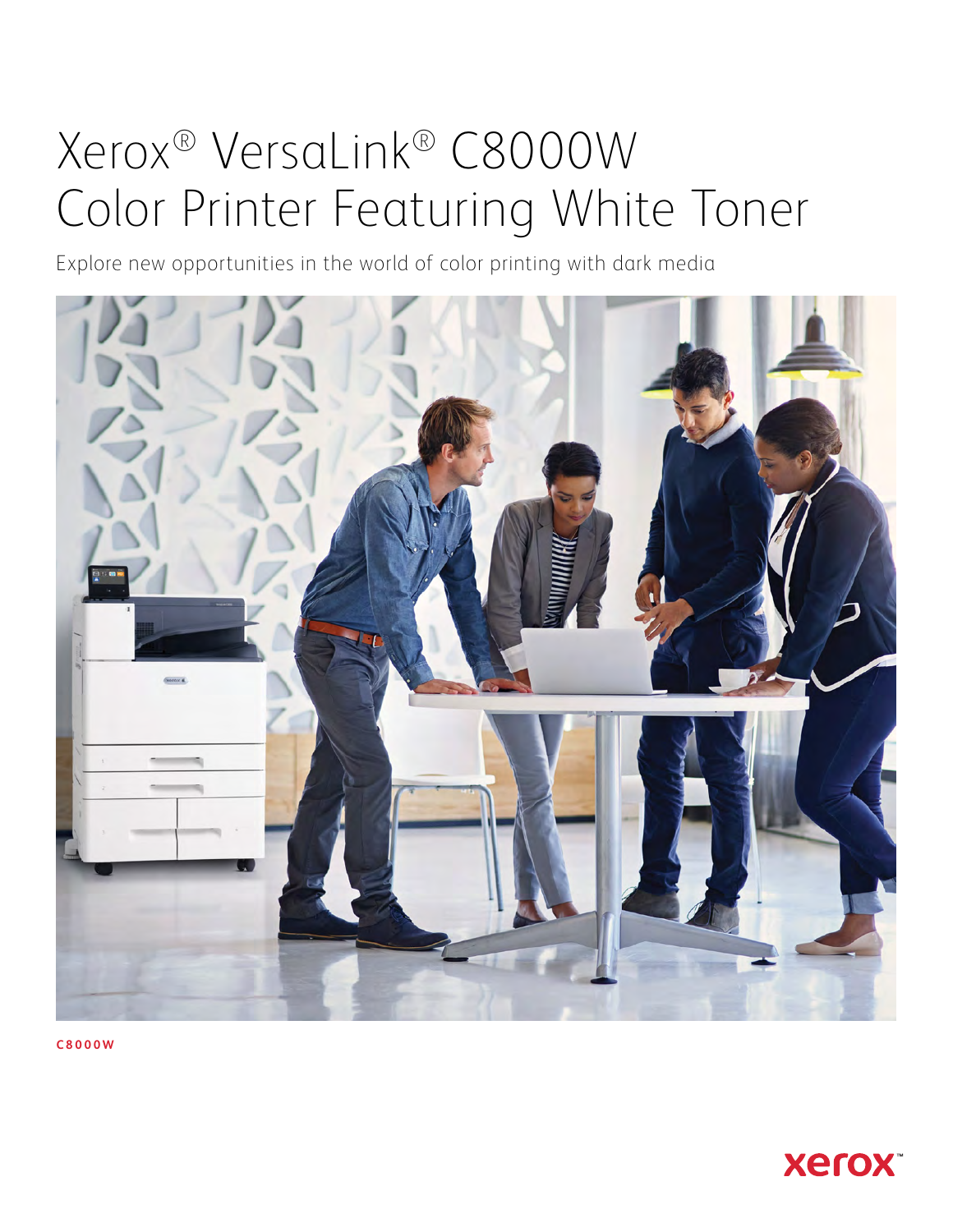# Introducing Xerox® VersaLink® C8000W Color Printer Featuring White Toner

The VersaLink® C8000W Color Printer featuring white toner helps you offer differentiated prints to your customers to set them apart from their competition. By printing with white toner to accentuate text and by making traditional CMYK images prominent on dark media, VersaLink® C8000W Color Printer helps you stand out from the rest. This helps you print more professional-looking documents that are sure to draw attention. With a small footprint and low price point for such a powerful addition to any designers toolkit, the C8000W Color Printer gives you an edge.

## **TECHNOLOGY THAT SETS IT APART**

The VersaLink® C8000W Color Printer is supplied with everything you need to support white toner workflows; integral graphics controller, Mac and Windows drivers, and built-in color tables.

The technology used in VersaLink® C8000W Color Printer is White plus Cyan, Magenta, and Yellow, with White being applied to the media first. This delivers impressive results when you print on a range of dark media. For example, white text on dark media brings out the highest quality of the print output. Similarly, printing CMYK images on dark media using White as an underlay lets the colors pop out with stunning quality, opening a world of print possibilities on media never used before.

#### **OPENING UP WINDOWS OF OPPORTUNITY**

When it comes to window signage, printing colors on transparent media without a white underlay makes the output look dull and unreadable. But with VersaLink® C8000W Color Printer, you can now print white underneath the CMY toners. This will make the colors look stunning and allow you to print and display professional-grade images on windows and capture your customers' attention.





### **GET CREATIVE, DO MORE, AND EARN MORE**

Open your print shop to new and existing customers offering new ways of differentiation for their print. Be it wedding invitations, restaurant menus, or banners–print them all, make them look spectacular, and impress your customers with the use of media not available to you before. This boosts the range of services that you can offer to your customers and opens up more revenue streams for your business.

83 I II



The VersaLink® C8000W Color Printer can be used to enhance the prints for any business from adding eye–popping window signage, to incredible bright images on specialty media for delivering your messages in a more professional and impactful way.

- Dark and colored media printing
- Dark and colored envelope printing
- Window signs, decals, and labels

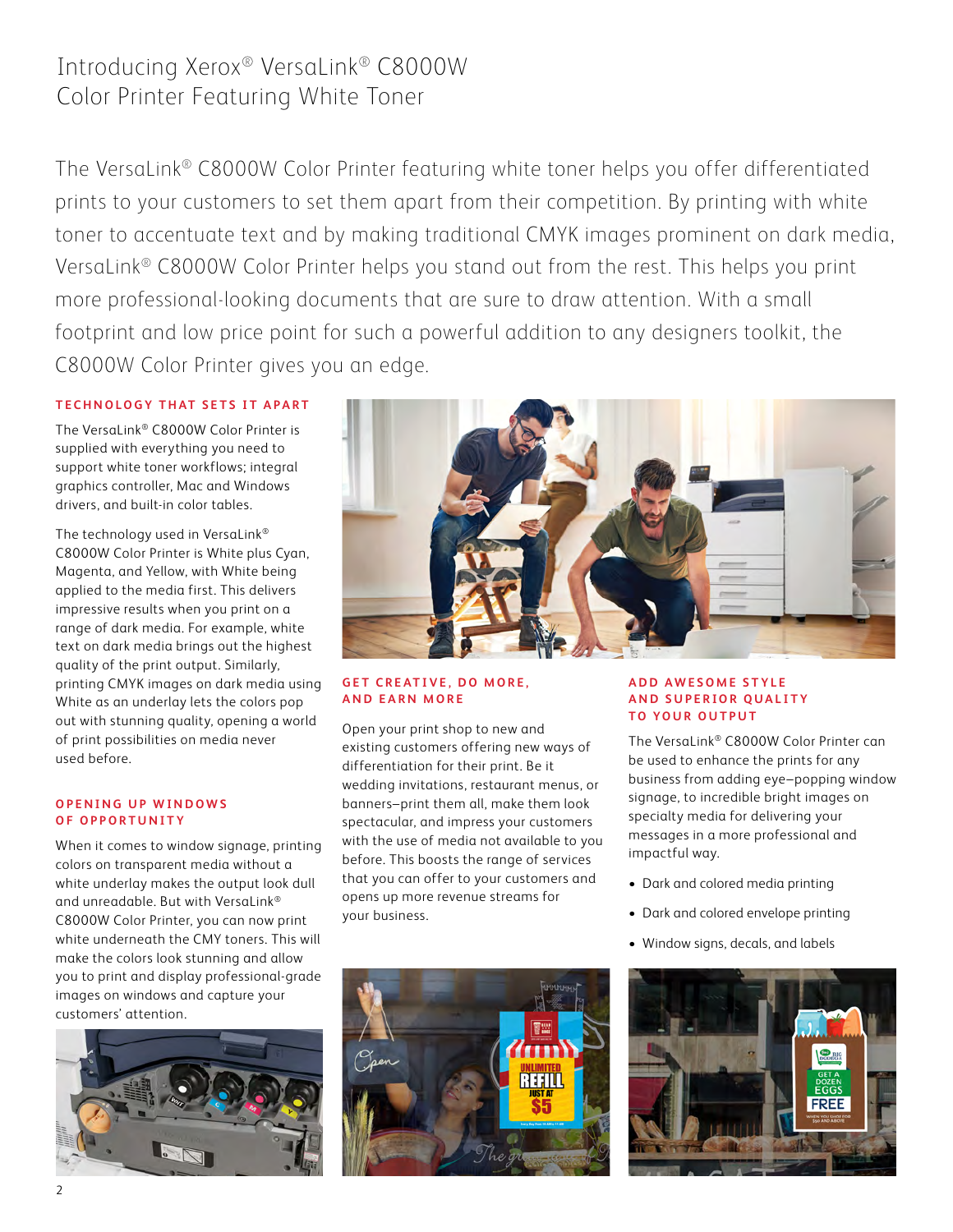# Introducing Xerox® VersaLink® C8000W Color Printer Featuring White Toner







VersaLink® C8000W plus Two Tray Module

#### **A P PLICATIONS**

The VersaLink® C8000W Color Printer is designed for a variety of users – general office suite users, designers, and others who may not have the required skills in advanced graphics software.

#### WHITE TEXT AND GRAPHICS FOR **OFFICE SUITE USERS**

Use the supplied Windows and Mac driver to select up to 12 media colors and print to the device from your normal Microsoft Applications. Select a white font color, and you are done. For example, create a white text menu on dark media for professional-grade image output to set your customer's restaurant apart from the competition.



#### **FULL GRAPHICS FEATURING WHITE T O N E R F O R A L L U S E R S**

With the use of optional software like BiancoDigitale, users can easily import PDFs, Photoshop files, or bitmap graphics like a JPEG or BMP, and quickly create output for the VersaLink® C8000W Color Printer featuring white toner. Select the media color you want to use, and the software will automatically transpose any black toner to white and automatically apply white as an underlay to your CMYK images. The output is customized for each media color, and thus, incredible print quality is delivered quickly and easily without the need to be a designer.



#### **DESIGNERS**

Designers using the Adobe suite will delight in being able to take full advantage of today's new and innovative dark and colored papers, envelopes, and synthetic substrates. Other devices can only print on basic white paper and media, whereas the VersaLink® C8000W Color Printer opens this whole new world of media. Designing an image with 'white in mind', and by incorporating some simple design techniques, the VersaLink® C8000W Color Printer will automatically apply white as an underlay to give stunning results on your chosen media.